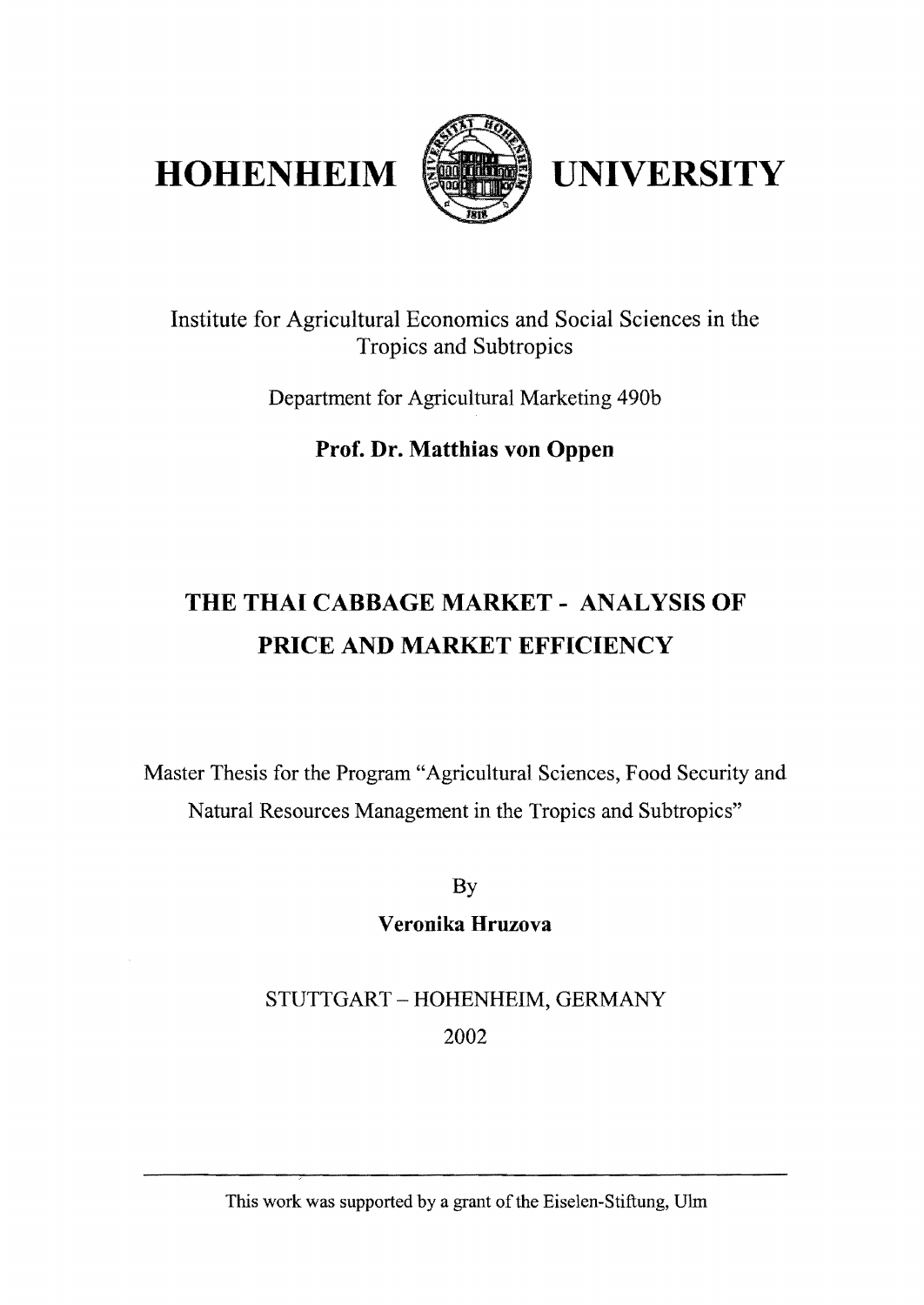#### **6 SUMMARY AND RECOMMENDATIONS**

#### **6.1 SUMMARY AND RESULTS**

The main objective of this case study was to examine and analyze the daily and seasonal price fluctuation of cabbage in Chiang Mai province in Northern Thailand. Furthermore, the market actors and trade flows of cabbage were identified and the efficiency of the cabbage market analyzed. As many farmers in mountainous regions of Northern Thailand rely on income from cabbage production this research attempts to shed some light on the cabbage market and gives recommendations on stabilizing the price for cabbage.

On the basis of collected data on production and marketing of cabbage three hypotheses in this study were tested. The first hypothesis of this study, "there exists seasonal as weil as daily price fluctuation of cabbage in the Thai market due to distortion in markets or supply," was tested by cobweb theorem and time series analysis. The second hypothesis, "the volatile cabbage prices in Northern Thailand are a disadvantage for farmers and consumers", was tested by correlation coefficient, regression analysis and marketing margin. The last hypothesis, "efficiency of cabbage pricing and marketing could be improved through factors as infrastructure, pricing information system, cooperatives", will be discussed

In this study, the **pricing efficiency** is expressed by three different analyses: cobweb model, time series analysis and correlation coefficient.

The results of the cobweb theorem show the decreasing price and production fluctuation of cabbage over time period 1992-1999.

The seasonal and cyclical pattern of prices shows a slow increase (0.088 B/year) over a fifteen years long period (1985-1999). Time series analysis was used to predict the future value of cabbage in the Thai market by using seasonal decomposition procedure.

The high and positive values of correlation coefficients of nine retail markets in the research area determine a good integration between these markets and efficient operation in terms of price finding. The highest correlated prices of cabbage are in San Kampaeng market. And the less correlated prices are in Lumpoon market maybe due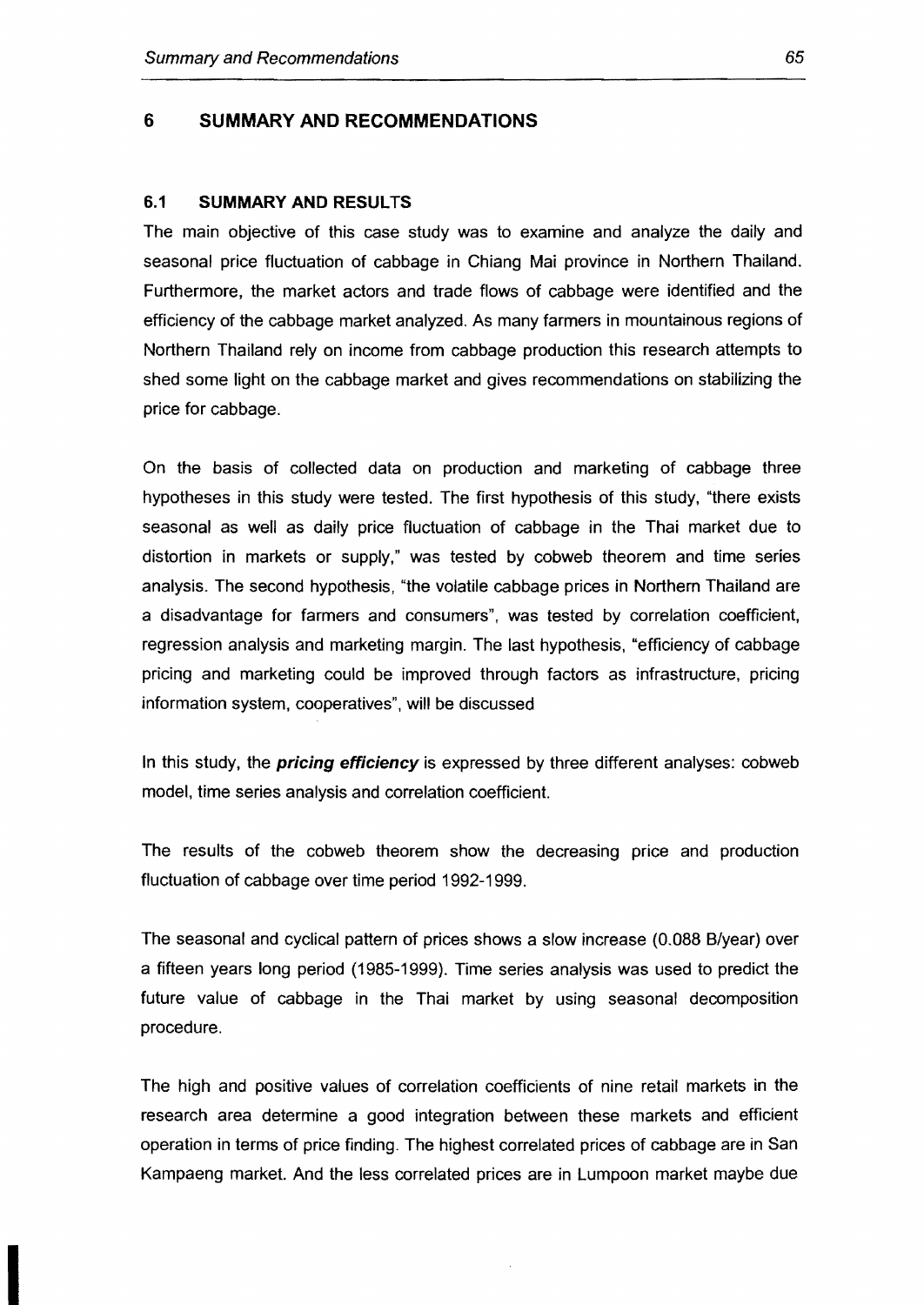to the fact that this market is located in another province than the others. The highest correlation is between San Kampaeng and Payom market (0.96) and the lowest between Lumpoon and Warorot market (0.73). Generally, the correlation is high maybe because of the same source of cabbage (Muang Mai wholesale market).

The **operational efficiency** in this study is expressed by regression analysis and marketing margins.

The results of regression analysis confirm the hypothesis that following variables (distance between markets. number of retailers selling cabbage. number of stands in market) have a significant impact at the 0.99 % level of the cabbage market price. The results also determine that other factors (i.e. turnover of the market. density of cabbage production near markets' location) which were not included in this model also affect the price.

The market margins of four different commodity chains and the share of retailer price were determined. The results show that retailers have the highest share of final cabbage price and middlemen the lowest. However, it should be noted that the marketing costs were not included in the trade margin, but they merely reflect the price margin.

#### 6.2 CONCLUSIONS AND RECOMMENDATIONS

Many factors influence commercial agriculture, one of which is market accessibility. Markets must be accessible to farmers because participation in and access to agricultural markets positively influences productivity. To market access are linked for example price signals, market information i.e. grading, opportunities, etc. However, undesirable and unstable prices, malpractices in trading and lack of market information continue to be obstacles cabbage producers face. Especially farmers in remote areas have insufficient knowledge regarding prices and marketing practices. Therefore, improvements in market access, market efficiency and market integration are crucial to enable farmers to take full advantage of market potentials and achieve higher income levels.

Also fluctuation of cabbage production sometimes leads to oversupply in the markets of Chiang Mai and thus the price decreases. If the price is low profits for farmers diminish and they have less money available to investment in inputs. Consequently, with a decrease in investments the yields will decline and this in turn may affect the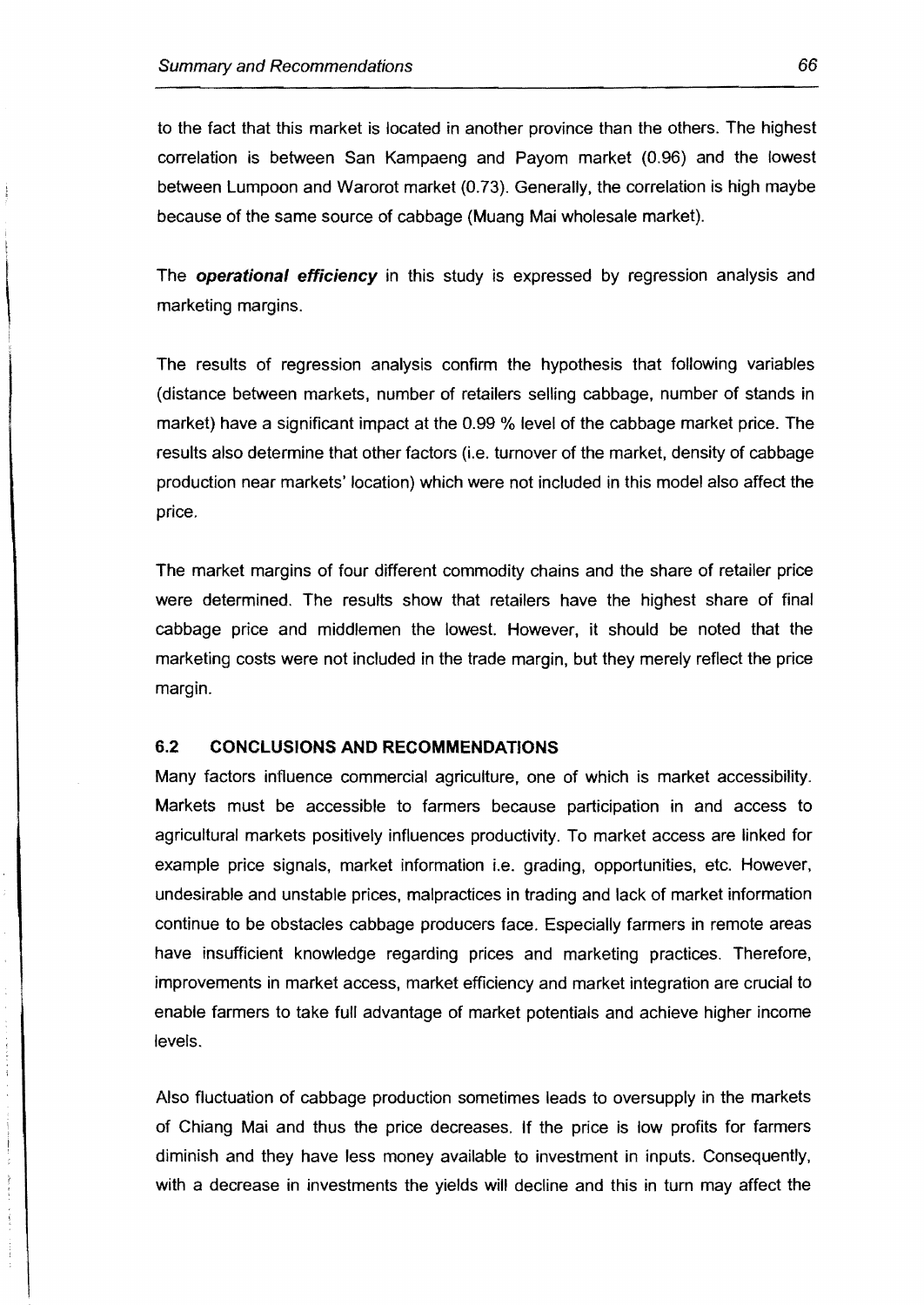level of income negatively. Insecure prices lead to insecure incomes and in turn to food insecurity for farmers. Therefore, the sustainability of incomes generated through cabbage production should be improved. This study attempts to make a contribution by determining the reasons for price fluctuations and analysing alternatives to create more stable prices to secure farmers' cash income which is a primary source of income for many farmers to meet the household demands.

Thai farmers, especially in mountainous regions, themselves need be better equipped with both experience and knowledge including appropriate farming techniques, farm business management, and technological know-how to increase bargaining power and decrease average cost of transactions.

Improvement in pricing and operational efficiency can be achieved with the following market tools:

- 1. transportation and communication facilities
- 2. pricing information system
- 3. wholesale markets
- 4. contract and credit farming
- 5. cooperatives and farmers groups
- 6. processing and export of cabbage

This is in regard to the third hypothesis: Efficiency of cabbage pricing and marketing could be improved through factors i.e. infrastructure, agricultural policies, cooperatives and pricing information system.

#### **Infrastructure**

Transportation and communication facilities: Among various activities involved in the marketing system, transportation is the most important component of marketing cost. Therefore, any location having poor transportation and communication facilities will have less advantage in terms of market cornpetitiveness.

A good example is the village Ban Pa Sampra, where some of the farmers don't grow cabbage for marketing purpose because of the bad conditions of the road, connecting their village with main road to Chiang Mai. In addition, access to the fields by pick-up is nearly impossible. The farmers' income decreases because of increased difficulties and transport costs.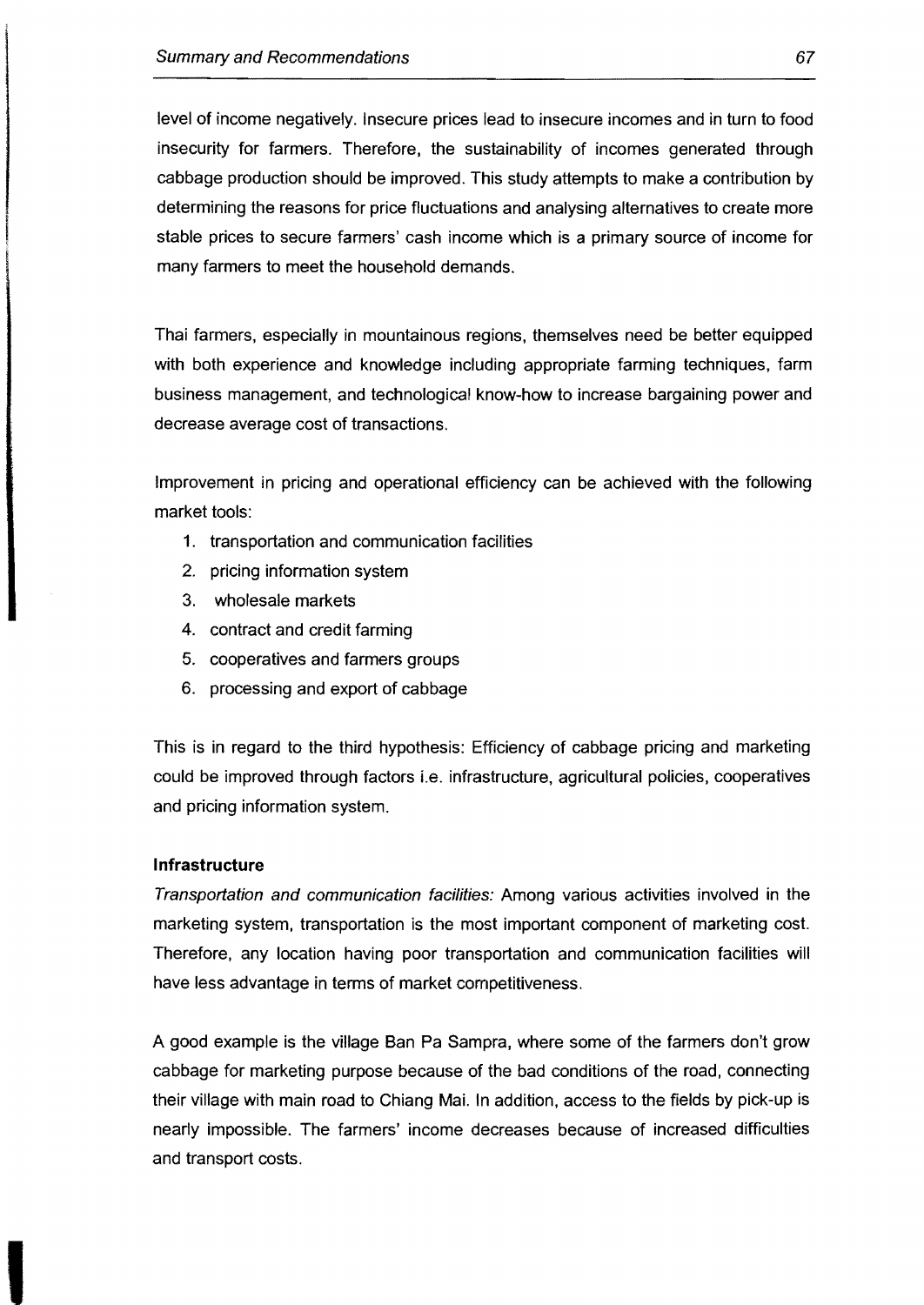To improve market access, the good transportation facilities (i.e. good condition of roads connecting villages in mountainous areas) are needed.

Pricing information system: When the information system is poor, the merchants must rely on their own experience. Thus, wrong judgment can lead to inappropriate forecasts.

In the study area farmers will inform themselves before harvest on actual cabbage prices by calling the wholesaler in Chiang Mai. Wholesalers and farmers will set the amount and price on the telephone, according greatly to the wholesalers' demands, which depends on demand in Bangkok. The exact time of harvest and the selling price of cabbage depend on wholesaler decision. The cabbage market is dependent in wholesale trade and price signals are coming from Bangkok.

To access market prices the communication facilities (i.e. telephone lines) in highland villages should be set up.

System of wholesale markets: Wholesale markets play an important marketing function in the cabbage market. In the cabbage marketing chain the wholesalers play an important role in the price finding and amount of traded cabbage.

• Vegetables markets should be better structured. For example the price distribution can be improved. Farmers in research area are informed about prices in Bangkok by radio, but there is no information system of local prices in Chiang Mai wholesale markets. There should be also set up more vegetables markets in research area. These markets will play the functions of assembly, price finding, and distribution. The market prices should be recorded and accessible to all market actors. Hence, such as wholesale system would induce higher marketing efficiency (i.e. pricing efficiency and operational efficiency).

#### Contract farming and credit farming

Contract farming is used between farmers and traders, where traders provide inputs (fertilizers, seeds, etc.) to farmers growing cabbage and then buy their harvest. In the cabbage marketing the contract farming is not so wide spread. Generally, the contract farming gives the higher potential to farmers. Because farmers can get more support (material, technology and technical assistance) from government agencies and agribusiness companies. This increases the quality of products bargaining power and thus product price. The main advantage of contract farming is that farmers and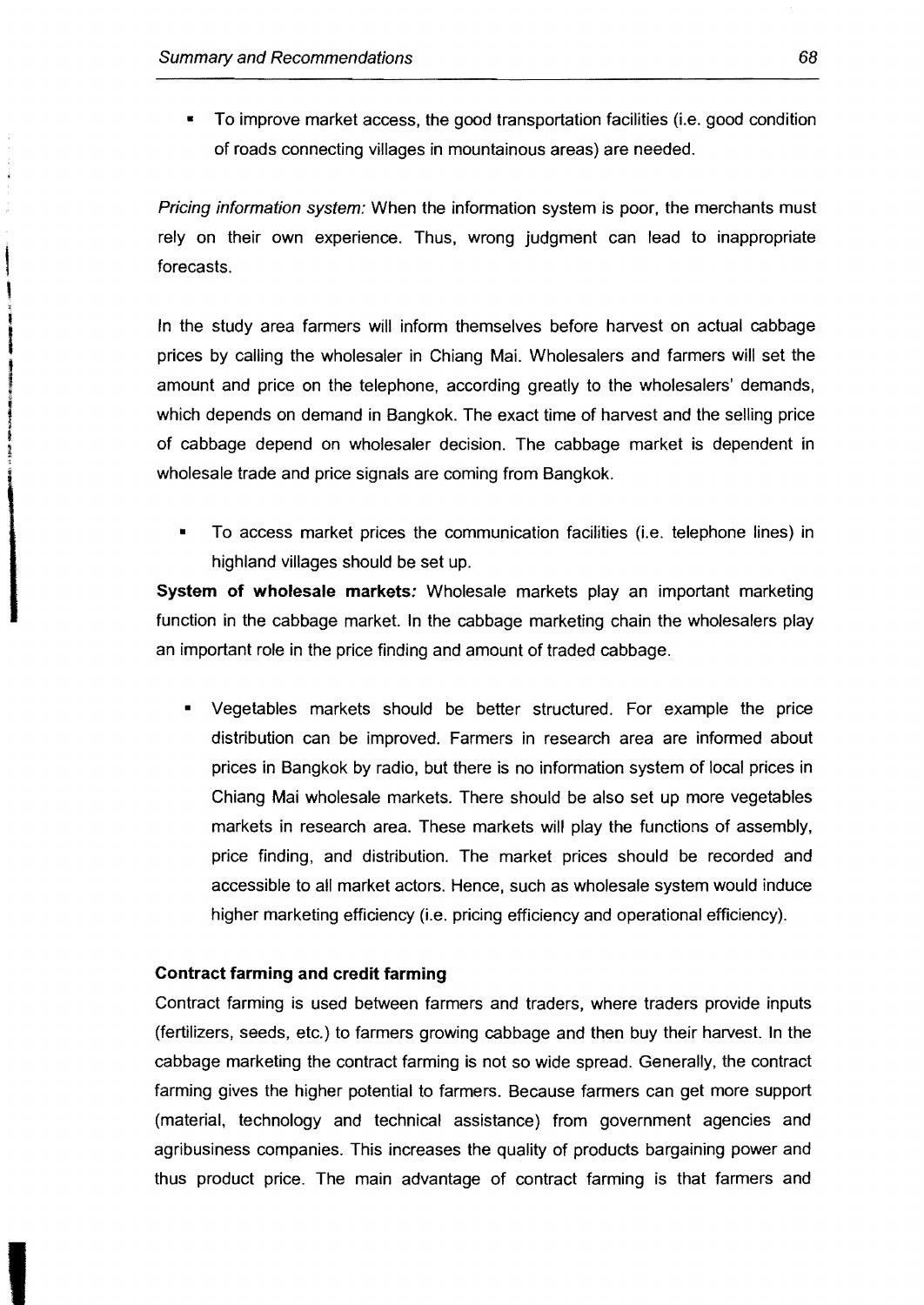middlemen share risks more equally. The disadvantage for the producer is the lack of freedom to seil as he wishes and that the middlemen are the ones who determine price. With credit farming on the other hand, the farmers have the option to seil to whomever they wish but bear to the total risk.

In the research area, the credit farming is most common. Farmers pay all inputs needed for cabbage growing. After harvest they seil product to wholesalers or middlemen, depending mostly on the actual price and other conditions.

• Contract farming is recommended to farmers with no cash for investing in the inputs (such as fertilizers, pesticides, irrigation, etc) for cabbage production.

#### **Cooperatives and farmer groups**

In order to stabilize the market prices and organize agricultural products which are usually supplied by innumerable small scale producers, it can be beneficial to form agricultural cooperatives. They contribute to both, farmers and consumers, by decreasing marketing margins, which lead to increases in farm income and lower consumer prices.

Cooperatives in Thailand basically exist for main crops and for lowland farmers. At present the cabbage market is driven only by private market actors. Hence, cooperatives can improve marketing efficiency and be beneficial for farmers. In Thailand there is no agriculture cooperative for farmers growing cabbage. In the study area it is difficult to form cooperative, because 150 members are required for its formation.

The recommended solution is to establish instead of cooperatives 'farmer groups' with a required minimum of 30 members. It can easily be carried out within one village or farmers from the same area growing cabbage. Farmers can profit from increased bargaining power and lower transaction cost.

#### **Processing and export of cabbage**

Cabbage processing is not wide spread in Thailand. And also the export of these processed products is very low. Cabbage is common vegetable in most of the Asian and European countries and there is no need to export this vegetable. The processing of cabbage is low because there are just few possibilities how to process cabbage in comparison with fruits.